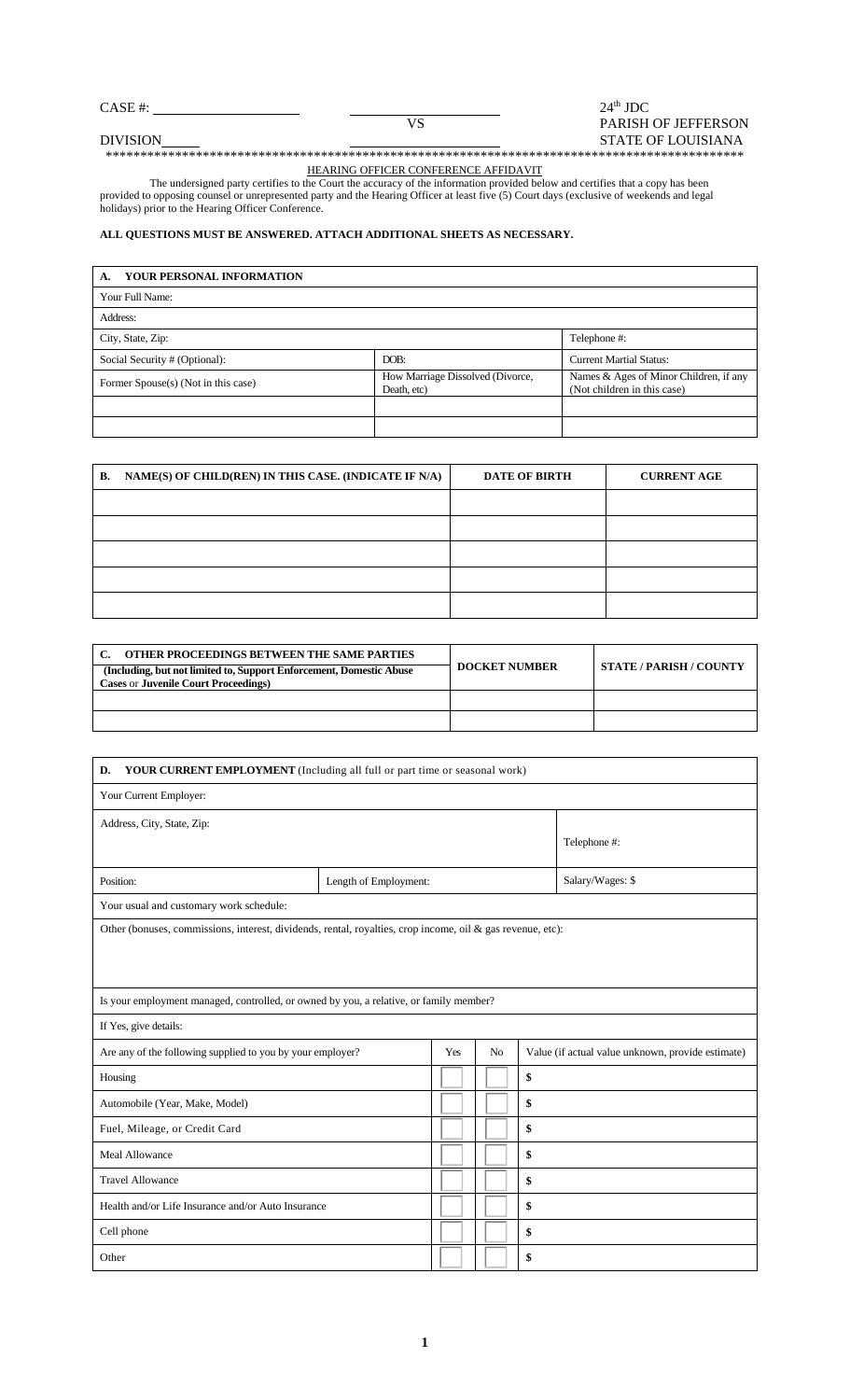## **E. OTHER PARTY'S EMPLOYMENT INFORMATION**

In the event the other party in this litigation fails to provide submissions to the Hearing Officer, please provide as much information as you can regarding the other party's employment, usual and customary work hours, travel obligations, income and benefits.

| F.<br>YOUR PRIOR EMPLOYMENT (All full time, part time or seasonal employment)                              |                       |    |    |                                                   |  |  |  |
|------------------------------------------------------------------------------------------------------------|-----------------------|----|----|---------------------------------------------------|--|--|--|
| Your Prior Employer:                                                                                       |                       |    |    |                                                   |  |  |  |
| Address, City, State, Zip:                                                                                 |                       |    |    | Telephone #:                                      |  |  |  |
|                                                                                                            |                       |    |    |                                                   |  |  |  |
| Position:                                                                                                  | Length of Employment: |    |    | Wages \$                                          |  |  |  |
| Other (bonuses, commissions, interest, dividends, rental, royalties, crop income, oil & gas revenue, etc): |                       |    |    |                                                   |  |  |  |
| Was that employment managed, controlled, or owned by you, a relative, or family member?                    |                       |    |    |                                                   |  |  |  |
| Were any of the following supplied to you by your employer?                                                | Yes                   | No |    | VALUE (If actual value unknown, provide estimate) |  |  |  |
| Housing                                                                                                    |                       |    | \$ |                                                   |  |  |  |
| Automobile (year, make, model)                                                                             |                       |    | \$ |                                                   |  |  |  |
| Fuel, Mileage, or Credit Card                                                                              |                       |    | \$ |                                                   |  |  |  |
| <b>Meal Allowance</b>                                                                                      |                       |    | \$ |                                                   |  |  |  |
| <b>Travel Allowance</b>                                                                                    |                       |    | \$ |                                                   |  |  |  |
| Health, Life Insurance or Automobile Insurance                                                             |                       |    | \$ |                                                   |  |  |  |
| Cell Phone                                                                                                 |                       |    | \$ |                                                   |  |  |  |
| Other                                                                                                      |                       |    | \$ |                                                   |  |  |  |

| <b>YOUR CURRENT MARRIAGE/SPOUSE (NOT THE OTHER PARTY)</b> (If support is an issue before the Court)<br>G. |  |  |  |
|-----------------------------------------------------------------------------------------------------------|--|--|--|
| If you are currently married, name of your current spouse:                                                |  |  |  |
| Your Spouse's current employer:                                                                           |  |  |  |
| Address, City, State, Zip:                                                                                |  |  |  |
| <b>G-2: OTHER ADULT WITH WHOM YOU LIVE</b>                                                                |  |  |  |
| Name:<br>Relationship:                                                                                    |  |  |  |
| This person's current Employer:<br><b>Employer Address:</b>                                               |  |  |  |

| H.<br><b>YOUR OWNERSHIP OR INTEREST IN A HOME OR REAL ESTATE</b>                                                              |                       |  |  |  |  |  |  |
|-------------------------------------------------------------------------------------------------------------------------------|-----------------------|--|--|--|--|--|--|
| Do you own a home and/or are you paying for a home?                                                                           | Address, City, State: |  |  |  |  |  |  |
|                                                                                                                               |                       |  |  |  |  |  |  |
| <b>Estimated Value: \$</b><br>Remaining balance & number of payments:                                                         |                       |  |  |  |  |  |  |
| If you are not buying a home, give the name, address and telephone number of the owner of the residence where you are living: |                       |  |  |  |  |  |  |
| Amount of rent (If any) or other arrangement:                                                                                 |                       |  |  |  |  |  |  |
| Do you own or have an interest in any other real estate?                                                                      |                       |  |  |  |  |  |  |
| If yes, state the address, the nature of the property and its value:                                                          |                       |  |  |  |  |  |  |

| YOUR OWNERSHIP OR INTEREST IN OTHER SPECIFIC ASSET(S)                |  |       |                     |                       |  |  |  |  |
|----------------------------------------------------------------------|--|-------|---------------------|-----------------------|--|--|--|--|
| Yes<br>No<br>Do you own or have an interest in any of the following: |  | Value | <b>Balance Owed</b> | Payments or Time Left |  |  |  |  |
| Real Estate or homes:                                                |  |       |                     |                       |  |  |  |  |

 $\lfloor$ 

 $\mathbf{r}$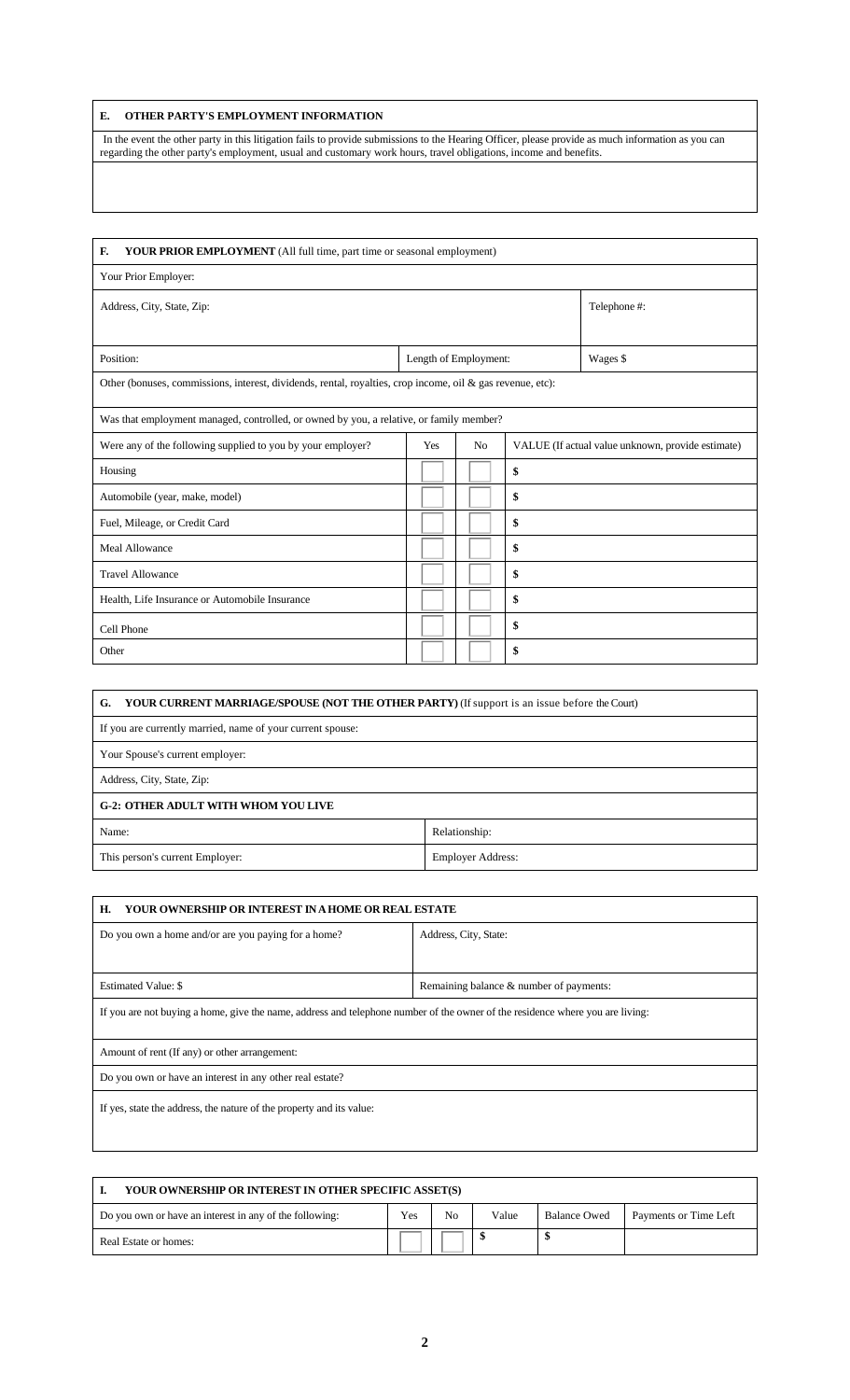| Automobile(s) (make, model, year):                                                                                                        |  | \$<br>\$ |  |
|-------------------------------------------------------------------------------------------------------------------------------------------|--|----------|--|
|                                                                                                                                           |  |          |  |
| Mobile Home(s) (brief description):                                                                                                       |  | \$<br>\$ |  |
| Boat(s) (length and H.P. of motor):                                                                                                       |  | \$<br>\$ |  |
| Livestock:                                                                                                                                |  | \$<br>\$ |  |
| Machinery:                                                                                                                                |  | \$<br>\$ |  |
| Stocks & Bonds (brief description):                                                                                                       |  | \$<br>\$ |  |
|                                                                                                                                           |  |          |  |
| Checking Account(s) (financial institution):                                                                                              |  | \$<br>\$ |  |
|                                                                                                                                           |  |          |  |
| Saving Account(s) (financial institution):                                                                                                |  | \$<br>\$ |  |
|                                                                                                                                           |  |          |  |
| Certificate of Deposit(s) (financial institution):                                                                                        |  | \$<br>\$ |  |
|                                                                                                                                           |  |          |  |
| Individual Retirement Account (financial institution):                                                                                    |  | \$<br>\$ |  |
|                                                                                                                                           |  |          |  |
| 401(k) Account (financial institution):                                                                                                   |  | \$<br>\$ |  |
|                                                                                                                                           |  |          |  |
| Other Retirement Account(s):                                                                                                              |  | \$<br>\$ |  |
|                                                                                                                                           |  |          |  |
| If you have any income or asset which is not shown anywhere else in this form (such as bonuses, commissions, interest, dividends, rental, |  |          |  |

royalties, crop income, oil & gas revenue, etc.)

| J. | <b>CHILD CUSTODY and/or VISITATION</b> (Indicate if this is an Issue before the Court.)                                                                                                                                                                                                                                       | Yes |  | N <sub>0</sub> |  |
|----|-------------------------------------------------------------------------------------------------------------------------------------------------------------------------------------------------------------------------------------------------------------------------------------------------------------------------------|-----|--|----------------|--|
| 1. | AREAS OF DISPUTE BEFORE THE COURT                                                                                                                                                                                                                                                                                             |     |  |                |  |
|    | Type of custody (joint custody, shared vs sole custody)                                                                                                                                                                                                                                                                       |     |  |                |  |
|    | Who should be designated as domiciliary parent?                                                                                                                                                                                                                                                                               |     |  |                |  |
|    | When the child (ren) is/are with each parent (visitation schedule)                                                                                                                                                                                                                                                            |     |  |                |  |
|    | Conditions of custody or visitation (restrictions, supervision)                                                                                                                                                                                                                                                               |     |  |                |  |
| 2. | With whom are the children presently residing? How long? Why are they living with this parent?                                                                                                                                                                                                                                |     |  |                |  |
| 3. | Is there a custody/visitation order (provisional or otherwise) currently in effect?                                                                                                                                                                                                                                           |     |  |                |  |
| 4. | Who has been the child's primary caretaker (provide details if necessary)?                                                                                                                                                                                                                                                    |     |  |                |  |
| 5. | What type of custody/visitation arrangement for the other parent is acceptable to you?                                                                                                                                                                                                                                        |     |  |                |  |
| 6. | If you are seeking sole custody, briefly state the reasons (please note the interim custody is presumed<br>to be in the best interest of a child, and a party seeking sole custody has the burden of overcoming the<br>presumption in favor of joint custody.)                                                                |     |  |                |  |
| 7. | If you have requested in a pleading already filed with the Court that the other parent's custody/visitation privileges should be<br>supervised or should have special conditions or restrictions imposed on the custody/visitation rights, please explain the factual basis for the requested<br>supervision or restrictions: |     |  |                |  |
| 8. | Will you agree to mediation?                                                                                                                                                                                                                                                                                                  |     |  |                |  |
| 9. | In your pleadings filed with the Court have you requested                                                                                                                                                                                                                                                                     |     |  |                |  |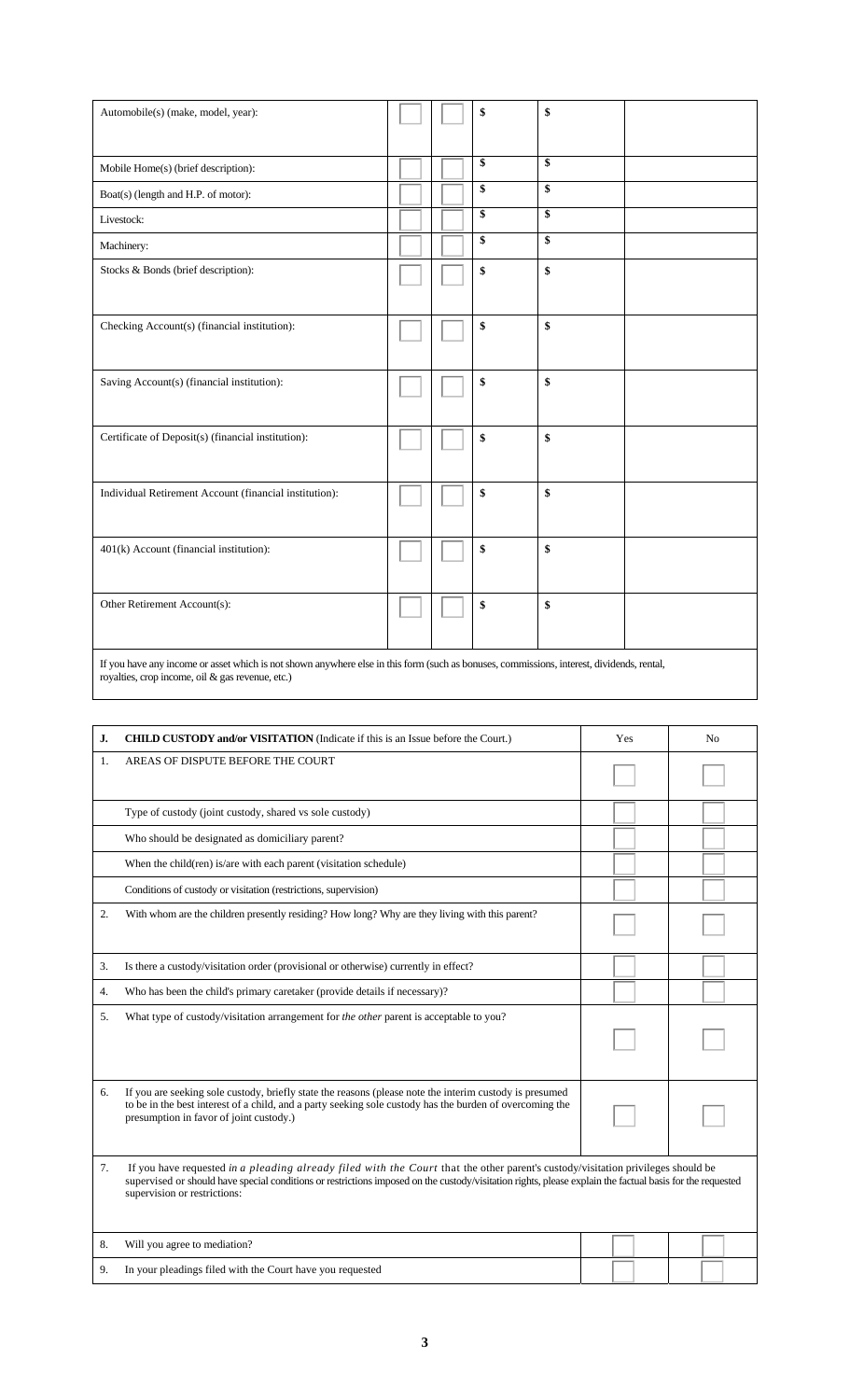|     | custody evaluations<br>А.                                                                                                                                                                                                      |  |
|-----|--------------------------------------------------------------------------------------------------------------------------------------------------------------------------------------------------------------------------------|--|
|     | mental health evaluations<br>B:                                                                                                                                                                                                |  |
|     | C:<br>substance abuse evaluations                                                                                                                                                                                              |  |
|     | any other type of evaluation or testing, and specify.<br>D:                                                                                                                                                                    |  |
| 10. | What is the factual basis alleged for the requested evaluation?                                                                                                                                                                |  |
|     |                                                                                                                                                                                                                                |  |
|     |                                                                                                                                                                                                                                |  |
| 11. | Please provide any additional information or explanations that relate to child custody or visitation issues, that have not been addressed in any of the<br>numbered sections above (or for which you did not have room above). |  |

| К.  | <b>CHILD SUPPORT</b> (Indicate if this is an issue before the Court)                                                                                                                                                                                                                                                                   |  | Yes |  |  | No |  |  |
|-----|----------------------------------------------------------------------------------------------------------------------------------------------------------------------------------------------------------------------------------------------------------------------------------------------------------------------------------------|--|-----|--|--|----|--|--|
| 1.  | Is this an initial support claim?                                                                                                                                                                                                                                                                                                      |  |     |  |  |    |  |  |
| 2.  | If a modification is being requested, is it for an increase or a decrease in support?                                                                                                                                                                                                                                                  |  |     |  |  |    |  |  |
| 3.  | If your request for a modification is based upon a change in your income or financial circumstances, indicate your gross income at the time the<br>support was last set by the Court (and provide a W-2 form or other supporting documentation) and the current amount of support ordered by the Court.                                |  |     |  |  |    |  |  |
| 3a. | If your request is based upon a change in the party's <i>income and</i> financial circumstances, indicate their gross income at the time the support was last<br>set by the Court (and provide available supporting documentation).                                                                                                    |  |     |  |  |    |  |  |
| 4.  | If you are under a court order to pay child support or spousal support to an individual or child in this proceeding please provide the monthly amount,<br>whether it is child support or spousal support (or both), and the name and docket number of the legal proceeding in which the order arose. Attach a<br>copy of the judgment. |  |     |  |  |    |  |  |
| 5.  | If any party is self-employed or employed by a closely-held or family-run business, or one in which he or she has an ownership interest, indicate which<br>party and the name of the business.                                                                                                                                         |  |     |  |  |    |  |  |
| 6.  | If there is a minor child in this case under five (5) years of age, please indicate the parent with whom the child primarily resides.                                                                                                                                                                                                  |  |     |  |  |    |  |  |
| 7.  | Are you unemployed?                                                                                                                                                                                                                                                                                                                    |  |     |  |  |    |  |  |
| 8.  | If so, indicate the last date on which you were employed?                                                                                                                                                                                                                                                                              |  |     |  |  |    |  |  |
| 9.  | What is the reason for your termination of employment (quit, fired, business closed, etc.)? Attach all documentation.                                                                                                                                                                                                                  |  |     |  |  |    |  |  |
| 10. | What is the annual cost of child care (be sure to include before-school, after-school, holiday, and summer costs in your annual cost)?                                                                                                                                                                                                 |  |     |  |  |    |  |  |
| 11. | Is health insurance available through the employer of either party or spouse?                                                                                                                                                                                                                                                          |  |     |  |  |    |  |  |
| 12. | Who currently provides health insurance for the child(ren)?                                                                                                                                                                                                                                                                            |  |     |  |  |    |  |  |
| 13. | What is the actual cost of health insurance for only the child(ren)? You must provide documentation from your employer or the insurance company to<br>show the difference in cost for single and family coverage if the child(ren) is/are covered under a family plan.                                                                 |  |     |  |  |    |  |  |
| 14. | If there are any child-related medical or dental expenses which are "extraordinary" (allergies, braces, ADHD, etc.) and which require either ongoing<br>monthly payments and/or occasional payments in excess of \$250, please describe.                                                                                               |  |     |  |  |    |  |  |
| 15. | Is/are there a child or children in private school whose support is at issue?                                                                                                                                                                                                                                                          |  |     |  |  |    |  |  |
| 16. | If the child's enrollment in private school is disputed, please explain your position:                                                                                                                                                                                                                                                 |  |     |  |  |    |  |  |
| 17. | What is the annual cost of tuition and fees for each child (registration, total annual tuition, books, and supply fees)?                                                                                                                                                                                                               |  |     |  |  |    |  |  |
| 18. | If you are seeking a deviation from the Louisiana Child Support Guidelines, state the reason(s) supporting the deviation:                                                                                                                                                                                                              |  |     |  |  |    |  |  |

|  | <b>SPOUSAL SUPPORT OR ALIMONY</b> (indicate if this is an issue before the Court) | Y e | Nc |
|--|-----------------------------------------------------------------------------------|-----|----|
|--|-----------------------------------------------------------------------------------|-----|----|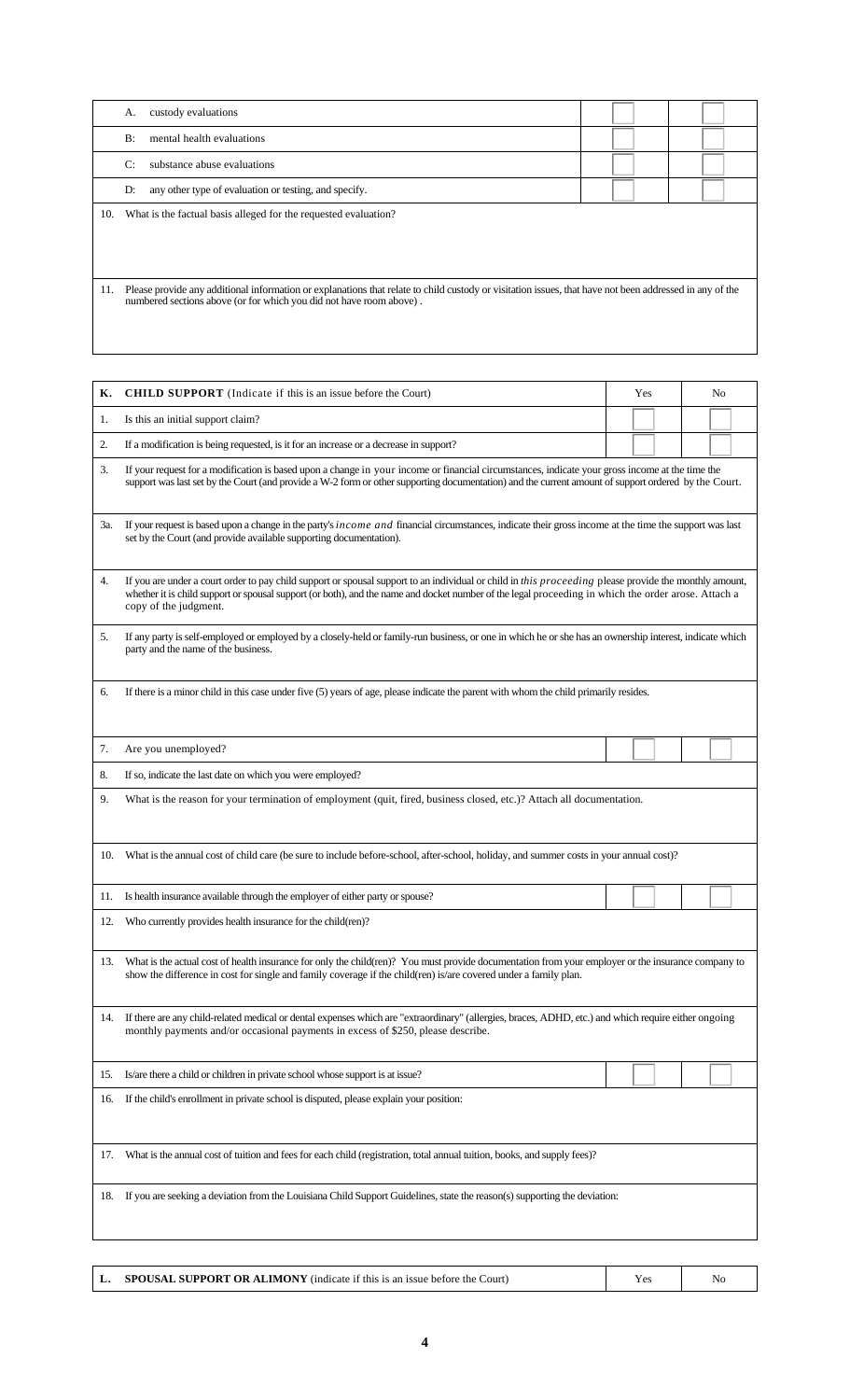| 1.  | Are both parties employed?                                                                                                                                                                                                                                                                    |  |  |  |  |  |  |
|-----|-----------------------------------------------------------------------------------------------------------------------------------------------------------------------------------------------------------------------------------------------------------------------------------------------|--|--|--|--|--|--|
| 2.  | Is the spouse seeking spousal support currently employed?                                                                                                                                                                                                                                     |  |  |  |  |  |  |
| 3.  | If so, where?                                                                                                                                                                                                                                                                                 |  |  |  |  |  |  |
| 4.  | Has the spouse seeking spousal support been employed during the marriage?                                                                                                                                                                                                                     |  |  |  |  |  |  |
| 5.  | If not, why not?                                                                                                                                                                                                                                                                              |  |  |  |  |  |  |
| 6.  | What is the date of last employment of the spouse seeking spousal support?                                                                                                                                                                                                                    |  |  |  |  |  |  |
| 7.  | State the last income of the spouse seeking spousal support: \$                                                                                                                                                                                                                               |  |  |  |  |  |  |
| 8.  | What is the income of the spouse from whom support is sought?                                                                                                                                                                                                                                 |  |  |  |  |  |  |
| 9.  | If "final periodic spousal support" is being sought by one party and opposed by the other party, please state the basis for seeking or opposing the claim<br>for this form of spousal support (need and freedom from fault versus lack of need, inability to pay, fault) with an explanation. |  |  |  |  |  |  |
| 10. | Is a modification or termination of spousal support being requested?                                                                                                                                                                                                                          |  |  |  |  |  |  |
| 11. | If your request for a modification (either increase or decrease) is based upon a change in your income or financial circumstances, indicate your gross<br>income at the time the support was last set by the Court (and provide a W-2 from or other supporting documentation):                |  |  |  |  |  |  |
| 12. | If your request for a modification is based upon a change in the other party's income or financial circumstances, indicate that other party's gross<br>income at the time the support was last set by the Court (and provide a W-2 form or other supporting documentation):                   |  |  |  |  |  |  |

#### **M. ITEMIZATION OF INCOME AND EXPENSES ON A PER-MONTH BASIS. (IF SPOUSAL SUPPORT IS AN ISSUE, OR IF YOU ARE REQUESTING A DEVIATION FROM THE CHILD SUPPORT GUIDELINES, YOU MUST COMPLETE AN INCOME AND EXPENSE SHEET)**

| N.  | <b>USE OF HOME AND/OR OTHER ASSETS</b> (indicate if this is an issue before the Court)                                                                                                                  | Yes | N <sub>0</sub> |  |  |  |  |
|-----|---------------------------------------------------------------------------------------------------------------------------------------------------------------------------------------------------------|-----|----------------|--|--|--|--|
| 1.  | Who is currently residing in the former martial residence?                                                                                                                                              |     |                |  |  |  |  |
| 2.  | Do you seek exclusive use of the residence?                                                                                                                                                             |     |                |  |  |  |  |
| 3.  | Does the other party also seek the exclusive use of the residence?                                                                                                                                      |     |                |  |  |  |  |
| 4.  | Briefly state the reasons in support of your request to live in the residence (if applicable):                                                                                                          |     |                |  |  |  |  |
| 5.  | Who has possession of the community vehicle(s) at this time?                                                                                                                                            |     |                |  |  |  |  |
| 6.  | Are you requesting the exclusive use of any of those vehicles?                                                                                                                                          |     |                |  |  |  |  |
| 7.  | Which one?                                                                                                                                                                                              |     |                |  |  |  |  |
| 8.  | Briefly state the reasons in support of your request to have exclusive use of a vehicle (if applicable):                                                                                                |     |                |  |  |  |  |
|     |                                                                                                                                                                                                         |     |                |  |  |  |  |
| 9.  | Are you requesting law enforcement assistance in returning to the home to retrieve clothing or other<br>necessary items?                                                                                |     |                |  |  |  |  |
| 10. | Are you requesting the use and possession of any other assets (furniture, appliances, etc)?                                                                                                             |     |                |  |  |  |  |
|     | 11. If yes, please list and provide an explanation:                                                                                                                                                     |     |                |  |  |  |  |
|     |                                                                                                                                                                                                         |     |                |  |  |  |  |
|     | 12. Are you requesting an opportunity to return to the home to obtain these items?                                                                                                                      |     |                |  |  |  |  |
|     |                                                                                                                                                                                                         |     |                |  |  |  |  |
| О.  | <b>INJUNCTIONS</b> (Indicate if this is as issue before the Court.)                                                                                                                                     | Yes | N <sub>0</sub> |  |  |  |  |
| 1.  | Has either party requested an injunction to preserve the community?                                                                                                                                     |     |                |  |  |  |  |
| 2.  | If there is a need for an exception to such an injunction (for example, to permit a business to be able to continue to operate) provide a details<br>explanation of the facts supporting the exception: |     |                |  |  |  |  |
|     |                                                                                                                                                                                                         |     |                |  |  |  |  |

3. Has either party requested an injunction against harassment?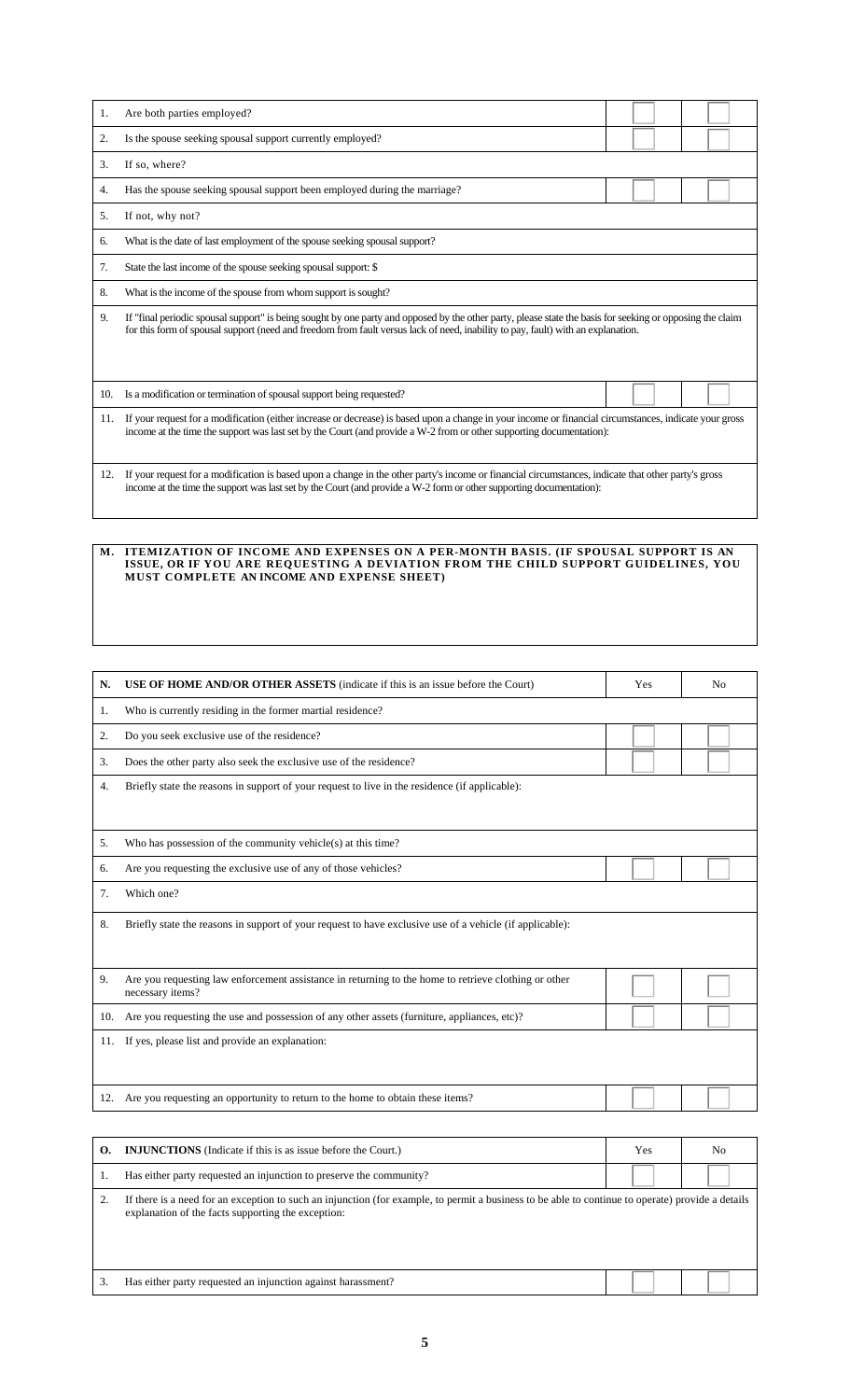| <b>P.</b> | <b>CONTEMPT OF COURT</b> (Answer only if enforcement of a court order has been requested in<br>pleadings)                                                                                                                                                                                                                                                                                 | Yes               | N <sub>0</sub> |  |  |
|-----------|-------------------------------------------------------------------------------------------------------------------------------------------------------------------------------------------------------------------------------------------------------------------------------------------------------------------------------------------------------------------------------------------|-------------------|----------------|--|--|
|           | Are you asking the Court to enforce the provisions of a prior Court order and/or to find the other party in<br>contempt of court?                                                                                                                                                                                                                                                         |                   |                |  |  |
| 2.        | If the issue is failure to pay support, please provide the specifics and dollar value(s) of the claim: $\frac{1}{2}$<br>. Also, please complete the<br>following "ledger" in Section Q, listing the date on which a support payment was owed and/or paid, the amount which was owed, the<br>amount which was paid, any arrearage or overpayment, and cumulative arrearage of overpayment. |                   |                |  |  |
| 3.        | Are you asking that the party violating the court order be sentenced to jail time?                                                                                                                                                                                                                                                                                                        |                   |                |  |  |
| 4.        | Estimate the amount of attorney fees and court cost which you believe you have incurred in seeking the relief before the Court (you should<br>only respond to this question if you are seeking to enforce a court order): \$                                                                                                                                                              | Attorney Fees; \$ | Court Cost.    |  |  |

| SUPPORT PAYMENT HISTORY (Complete this section only if support arrearage is in issue before the Court.)<br>Q.<br>${\bf CUMULATIVE}$<br><b>CHECK OR</b> |           |             |             |                                    |                            |              |
|--------------------------------------------------------------------------------------------------------------------------------------------------------|-----------|-------------|-------------|------------------------------------|----------------------------|--------------|
| DATE DUE                                                                                                                                               | DATE PAID | AMOUNT OWED | AMOUNT PAID | ARREARAGE OR<br><b>OVERPAYMENT</b> | <b>MONEY ORDER</b><br>$\#$ | <b>NOTES</b> |
|                                                                                                                                                        |           | $\$$        | \$          | \$                                 |                            |              |
|                                                                                                                                                        |           | \$          | \$          | \$                                 |                            |              |
|                                                                                                                                                        |           | $\$$        | \$          | \$                                 |                            |              |
|                                                                                                                                                        |           | $\$$        | \$          | \$                                 |                            |              |
|                                                                                                                                                        |           | $\$$        | \$          | \$                                 |                            |              |
|                                                                                                                                                        |           | $\$$        | \$          | $\$$                               |                            |              |
|                                                                                                                                                        |           | $\$$        | \$          | $\$$                               |                            |              |
|                                                                                                                                                        |           | \$          | \$          | \$                                 |                            |              |
|                                                                                                                                                        |           | \$          | $\$$        | $\$$                               |                            |              |
|                                                                                                                                                        |           | $\$$        | \$          | $\$$                               |                            |              |
|                                                                                                                                                        |           | $\pmb{\$}$  | \$          | $\pmb{\$}$                         |                            |              |
|                                                                                                                                                        |           | $\$$        | \$          | \$                                 |                            |              |
|                                                                                                                                                        |           | $\$$        | \$          | $\$$                               |                            |              |
|                                                                                                                                                        |           | \$          | \$          | \$                                 |                            |              |
|                                                                                                                                                        |           | $\$$        | \$          | $\$$                               |                            |              |
|                                                                                                                                                        |           | \$          | \$          | \$                                 |                            |              |
|                                                                                                                                                        |           | $\$$        | $\$$        | $\$$                               |                            |              |
|                                                                                                                                                        |           | $\$$        | \$          | \$                                 |                            |              |
|                                                                                                                                                        |           | $\$$        | $\$$        | $\$$                               |                            |              |
|                                                                                                                                                        |           | \$          | \$          | \$                                 |                            |              |
|                                                                                                                                                        |           | $\$$        | $\$$        | $\$$                               |                            |              |
|                                                                                                                                                        |           | \$          | \$          | \$                                 |                            |              |
|                                                                                                                                                        |           | \$          | \$          | \$                                 |                            |              |
|                                                                                                                                                        |           | $\$$        | \$          | $\$$                               |                            |              |
|                                                                                                                                                        |           | $\$$        | \$          | $\pmb{\$}$                         |                            |              |
|                                                                                                                                                        |           | $\$$        | $\pmb{\$}$  | $\$$                               |                            |              |
|                                                                                                                                                        |           | $\$$        | \$          | $\pmb{\$}$                         |                            |              |
|                                                                                                                                                        |           | $\$$        | \$          | $\pmb{\$}$                         |                            |              |
|                                                                                                                                                        |           | $\pmb{\$}$  | $\$$        | $\pmb{\$}$                         |                            |              |
|                                                                                                                                                        |           | $\$$        | $\$$        | $\pmb{\$}$                         |                            |              |
|                                                                                                                                                        |           | $\pmb{\$}$  | $\$$        | $\$$                               |                            |              |
|                                                                                                                                                        |           | $\$$        | $\$$        | $\$$                               |                            |              |
|                                                                                                                                                        |           | $\$$        | \$          | $\pmb{\$}$                         |                            |              |
|                                                                                                                                                        |           | $\$$        | $\pmb{\$}$  | \$                                 |                            |              |
|                                                                                                                                                        |           | $\$$        | \$          | \$                                 |                            |              |
|                                                                                                                                                        |           | $\pmb{\$}$  | \$          | $\pmb{\$}$                         |                            |              |